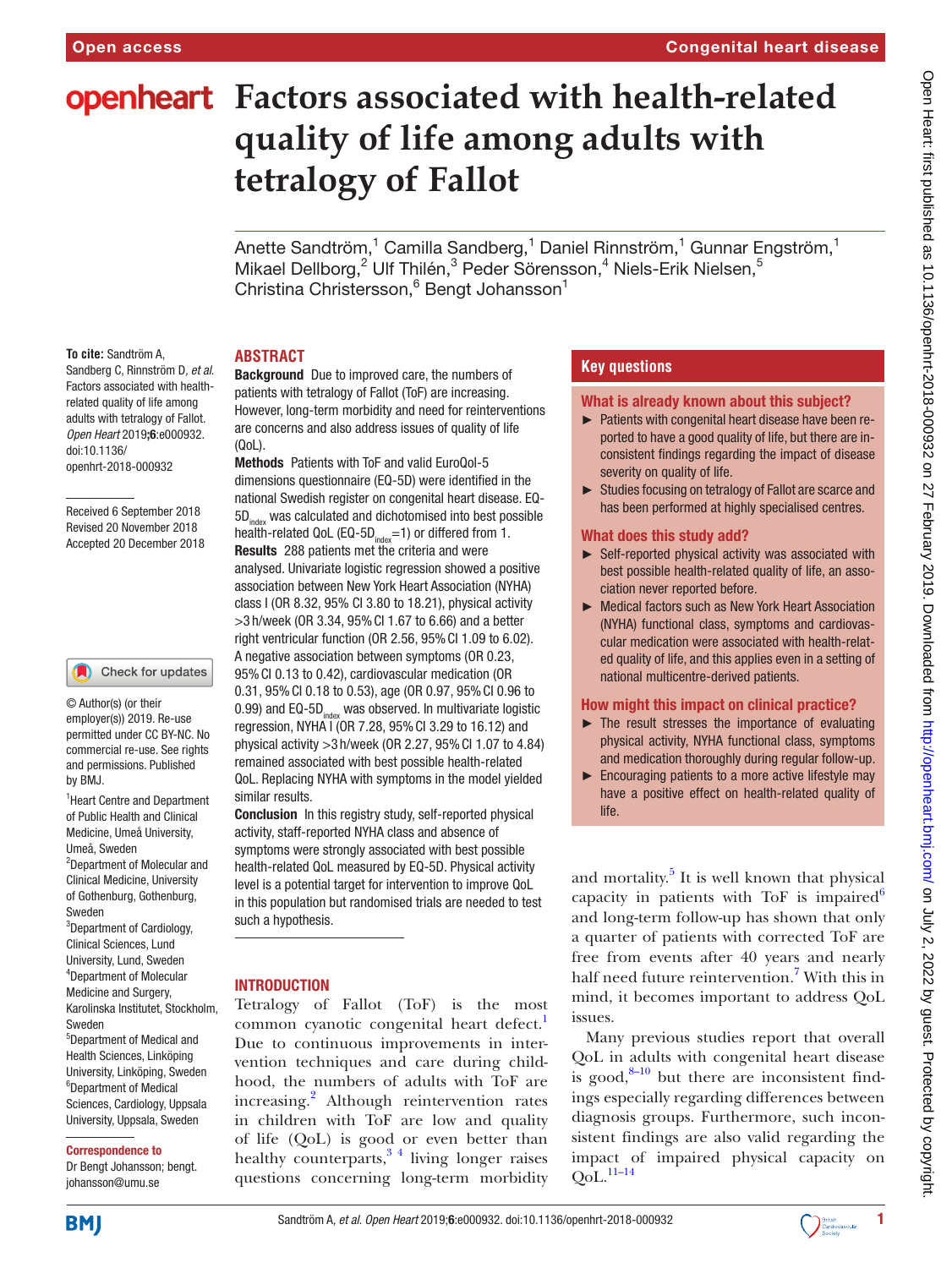Identifying factors associated with impaired QoL is important as this may lead to changes in routines for follow-up and counselling. Former studies have for example implicated that sense of coherence $^{15}$  and level of physical activity are associated with QoL.<sup>[16](#page-5-1)</sup>

Since former studies addressing QoL mainly have been performed at highly specialised tertiary centres, it is not evident that these results are applicable to a population with national multicentre-derived patients. Therefore, we conducted a cross-sectional registry study based on the Swedish national registry on congenital heart disease (SWEDCON).

In the present study, the aim was to identify factors associated with best possible self-reported health status measured by EuroQol 5-dimensions (EQ-5D) in adult patients with previously repaired ToF.

## Materials and methods

#### SWEDCON register

The register was started in 1992 and since 1998 it has covered all seven healthcare regions in Sweden. Since 2009, the register also includes paediatric cardiology and congenital heart surgery. In the end of 2012, the registry contained almost 10 000 adults. Data are collected by each centre and contains information about diagnosis, interventions, demographics, medication, symptoms, New York Heart Association (NYHA) functional class, ECG, exercise tests, self-reported level of physical activity, echocardiography pacemaker/ implantable cardioverter defibrillators and QoL assessed by EQ-5D.

Symptoms refer to cardiovascular symptoms (palpitations, syncope, dyspnoea, fatigue, oedema and chest pain). NYHA functional class is reported by the staff.

The register does not contain information about hospitalisations other than for surgical interventions.

## Patient selection

This registry study obtained data from SWEDCON. Inclusion criteria were patients with ToF ≥18 years and valid EQ-5D questionnaire. All data available until 19 February 2013 were searched. The data from the last available clinical visit/test were used.

Data on patients with ToF were extracted and the file was manually validated case by case to verify that only patients with complete repair of ToF were included. Initially, 558 patients were identified. Based on intervention codes and concomitant diagnoses, 28 patients were excluded considered having more complex lesions or other diagnosis than ToF ([figure](#page-1-0) 1).

In the remaining 530 patients, EQ-5D data were available in 288 who met the inclusion criteria and were included in the analysis.

The patients excluded due to lack of EQ-5D data did not differ regarding age, sex, body mass index (BMI), NYHA class, symptoms or level of physical activity ([table](#page-2-0) 1).



<span id="page-1-0"></span>Figure 1 Overview of the inclusion of patients. To F. tetralogy of Fallot.

## EQ-5D

The EQ-5D questionnaire was developed by the EuroQoL Group and enables the respondent to classify their health according to five dimensions: mobility, self-care, usual activities, pain/discomfort and anxiety/depression.

Each dimension has three levels describing no problems, some problems or severe problems.

Thus, 243 different health states can be described. The information derived from the questionnaire can be converted in to a single summary index  $(EQ-5D<sub>index</sub>)$  by applying a formula weighting all levels in each dimension using an index tariff. Since there is no Swedish  $EQ5D_{indeg}$ value set, the British index was adopted as reference.  $EQ-5D<sub>index</sub>$  equal to 1 represents perfect health and 0 worst possible health status or even death.<sup>[18](#page-5-3)</sup> Using these calculations, it is possible to generate values below zero, often replaced by zero, but this does not apply in the present study since minimum score here was zero.

## Self-reported level of physical activity

In the SWEDCON registry, self-reported level of physical activity is defined as sports/exercise performed more or less for its own sake. There are three levels: none,  $<\!\!3$  h/ week or >3 h/week.

## Statistical analysis

The data were assessed for normality. Data are presented as ratios (percentage), means with SD and ORs with 95% CIs. For comparison between groups,  $\chi^2$  test was used for categorical variables and independent samples t-test for continuous variables. The outcome variable  $EQ-5D<sub>index</sub>$ was dichotomised into  $EQ-5D_{index}=1$  or  $EQ-5D_{index}<1$ .

Independent variables were assessed using logistic regression. The independent variables were reviewed and considered for associations. Univariate logistic regression was used to select variables for multivariate regression. Variables with a significant p value in univariate analysis were entered in multivariate analysis. In addition, smoking was entered in the model due to clinical relevance and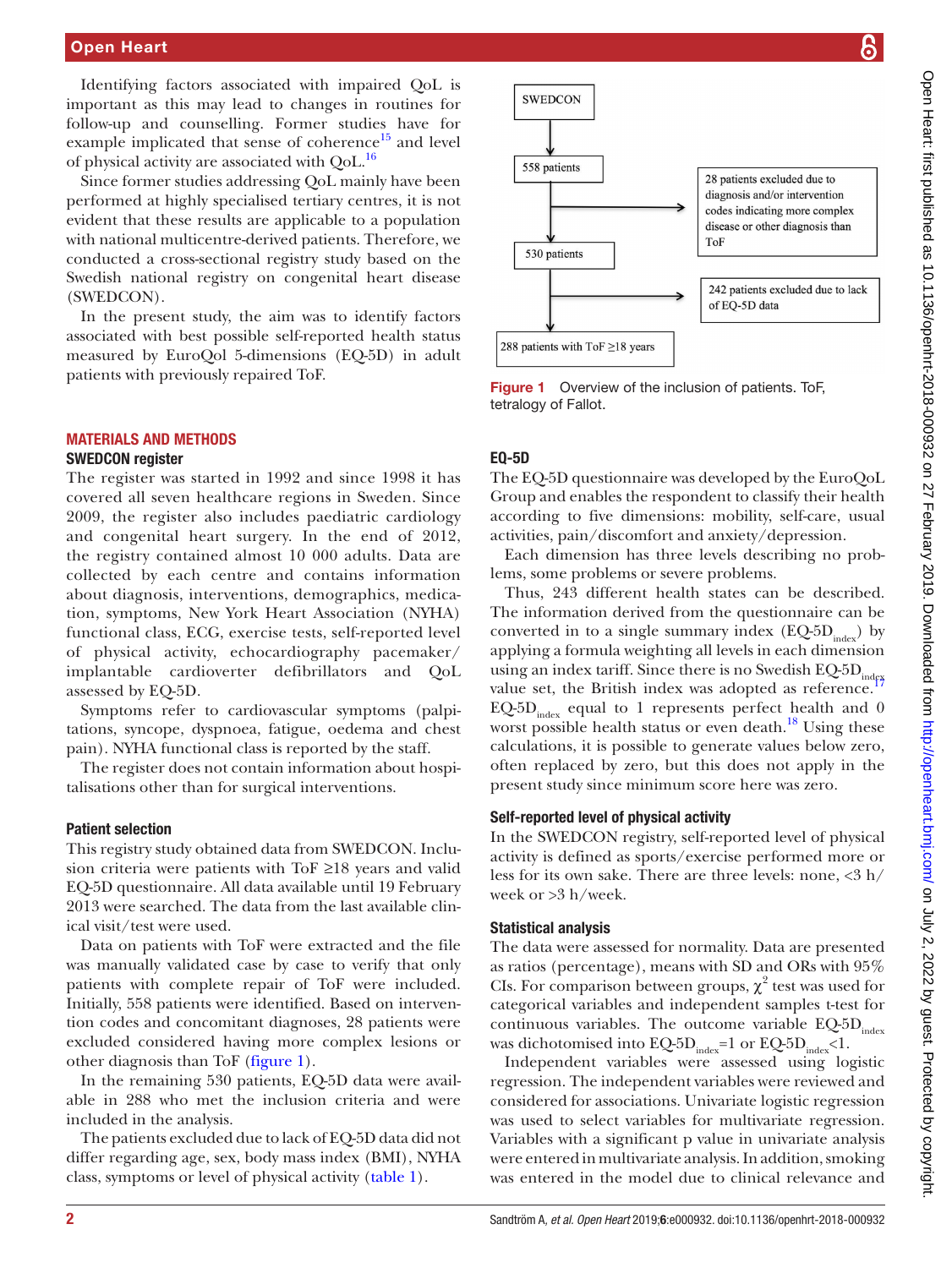# Congenital heart disease

<span id="page-2-0"></span>

| Comparison between patients with and without available EQ-5D data<br>Table 1 |                       |                       |                       |         |  |  |
|------------------------------------------------------------------------------|-----------------------|-----------------------|-----------------------|---------|--|--|
|                                                                              | All patients n=530    | EQ-5D data $n=288$    | No EQ-5D data n=242   | P value |  |  |
| Age, years                                                                   | $36.1 \pm 13.8$ (530) | $35.6 \pm 13.8$ (288) | $36.7 \pm 13.8$ (242) | 0.391   |  |  |
| Sex, female                                                                  | 41.1 (530)            | 41.7 (288)            | 40.5 (242)            | 0.854   |  |  |
| BMI, kg/m <sup>2</sup>                                                       | $25.0 \pm 4.7$ (374)  | $25.1 \pm 4.7$ (234)  | $24.8 \pm 4.6$ (140)  | 0.511   |  |  |
| Symptoms yes                                                                 | 28.7 (527)            | 25.0 (288)            | 33.1 (238)            | 0.052   |  |  |
| <b>NYHAI</b>                                                                 | 77.8 (432)            | 81.1 (249)            | 73.2 (183)            | 0.067   |  |  |
| Physical activity                                                            |                       |                       |                       |         |  |  |
| $<$ 3 h/week                                                                 | 17.8 (499)            | 19.7 (279)            | 15.5(220)             | 0.264   |  |  |
| $>3$ h/week                                                                  | 82.2 (499)            | 80.3 (279)            | 84.5 (220)            |         |  |  |
| Cardiovascular medication yes                                                | 29.1 (525)            | 29.5 (285)            | 28.7 (240)            | 0.932   |  |  |

Values are mean±SD (n) or % (n).

BMI, body mass index; NYHA, New York Heart Association functional class.

borderline significance in univariate mode. The statistical analysis was performed using IBM SPSS statistics V.23.0. A p value <0.05 was considered significant.

## **RESULTS**

A total of 288 patients met the inclusion criteria and were analysed. The majority, 57%, of the patients reported their health status as the best possible (EQ-5D=1).

Patients experiencing best possible health-related QoL (HRQoL) (EQ-5D=1) were younger and reported a higher degree of physical activity than patients with worse self-reported health status (EQ-5D<1). Cardiovascular

#### <span id="page-2-1"></span>Table 2 Patient characteristics All patients n=288  $EQ-5D_{index}=1$ n=163  $EQ-5D_{index}<1$ <br>n=125 P value Age, years 35.6±13.8 (288) 33.4±12.5 (163) 38.5±15.0 (125) 0.002 Sex, female 41.7 (288) 38.7 (163) 45.6 (125) 0.287 Height, cm 170.1±11.1 (116) 0.023 Weight, kg 74.5±17.4 (235) 75.4±18.2 (127) 73.4±16.4 (108) 0.377 BMI, kg/m<sup>2</sup> 25.1 $\pm$ 4.7 (234) 25.0 $\pm$ 4.8 (127) 25.0 $\pm$ 4.8 (127) 25.2 $\pm$ 4.6 (107) 0.710 Smoker Non-smoker or previous **91.1 (280)** 93.7 (159) 87.6 (121) 87.6 (121) 87.6 (121) Active 8.9 (280) 6.3 (159) 12.4 (121) Married or cohabiting yes 6.804 (17.1 (276) 48.1 (156) 48.1 (156) 45.8 (120) 0.804 Residency own living with parents 79.6 (285) 18.6 (285) 75.3 (162) 22.8 (162) 85.4 (123) 13.0 (123) 0.103 Elementary education only 14.3 (244) 15.5 (148) 15.5 (148) 12.5 (96) 12.5 (96) 0.635 Symptoms yes 20.001 25.0 (288) 25.0 (288) 25.0 (288) 25.0 (288) 25.0 (288) 25.0 (288) 25.0 (3125) 25.0 (3125) Physical exercise <3 h/week 80.3 (279) 73.0 (159) 90.0 (120) 0.001 >3 h/week 19.7 (279) 27.0 (159) 10.0 (120) NYHA class I 81.1 (249) 93.7 (143) 64.2 (106) <0.001 Systolic BP, mm Hg 119.9±16.2 (268) 121.0±15.2 (149) 118.4±17.2 (119) 0.188 Cardiovascular medication yes  $29.2(285)$  19.1 (162) 43.1 (123) <0.001 Normal or slightly reduced right ventricular function 90.5 (264) 94.0 (150) 86.0 (114) 86.0 (114) Normal left ventricular function 88.1 (269) 90.8 (153) 84.5 (116) 0.159  $EQ-VAS$   $79.8{\pm}18.5$  (260)  $86.8{\pm}12.6$  (151)  $70{\pm}20.8$  (109)  $40.001$  $EQ-\frac{5D_{\text{index}}}{\text{max}}$  0.86±0.21 (288) 1.0±0.00 (163) 0.68±0.21 (125)

Values are mean±SD (n) or % (n). Bold font indicates p value <0.05.

BMI, body mass index; BP, blood pressure; EQ-5D, EuroQol 5 dimensions; EQ-VAS, EuroQol-Visual Analogue Scale; NYHA, New York Heart Association functional class.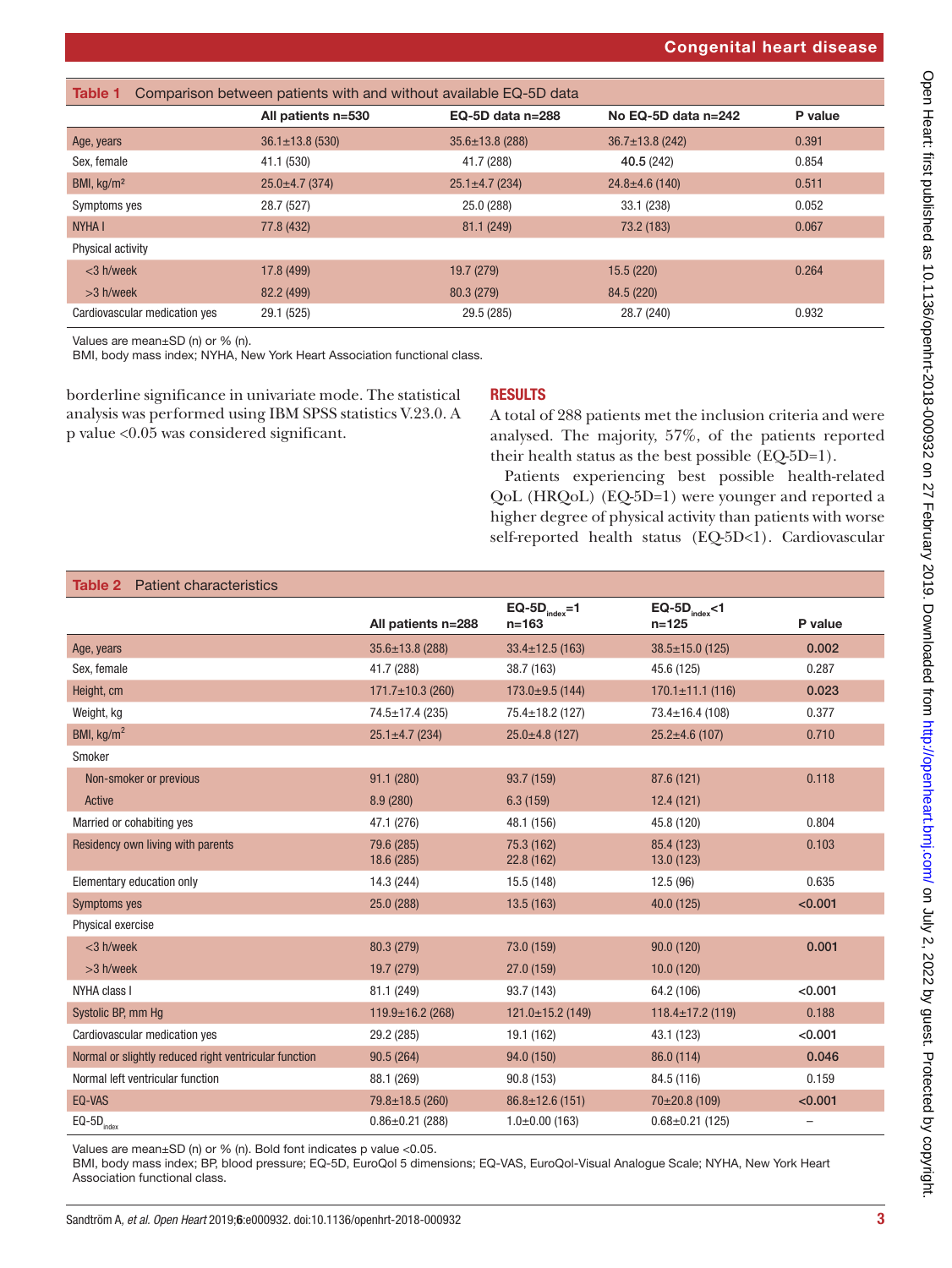<span id="page-3-0"></span>Table 3 Association between demographics, medical factors and health-related quality of life in univariate logistic regression

|                                                          | P value | OR (95% CI)                   |
|----------------------------------------------------------|---------|-------------------------------|
| Age                                                      | 0.002   | $0.97$ (0.96 to 0.99)         |
| Sex female                                               | 0.236   | $0.75(0.47 \text{ to } 1.21)$ |
| Physical activity $>3$ h/week                            | 0.001   | 3.34 (1.67 to 6.66)           |
| Smoker active                                            | 0.08    | $0.47(0.21 \text{ to } 1.10)$ |
| <b>NYHA class I</b>                                      | 0.001   | 8.32 (3.80 to 18.21)          |
| Symptoms yes                                             | 0.001   | $0.23$ (0.13 to 0.42)         |
| Normal or slightly reduced right<br>ventricular function | 0.032   | 2.56 (1.09 to 6.02)           |
| Normal left ventricular function                         | 0.114   | 1.82 (0.87 to 3.84)           |
| Cardiovascular medication yes                            | 0.001   | $0.31$ (0.18 to 0.53)         |

Normal or slightly reduced right ventricular function in contrast to moderately or severely reduced right ventricular function. Bold font indicates p value <0.05.

NYHA, New York Heart Association functional class.

medication and symptoms were more common in the latter group, but there was no difference regarding sex, BMI or smoking frequency between the groups [\(table](#page-2-1) 2).

Univariate logistic regression analysis showed an association between best possible HRQoL ( $EQ-5D<sub>index</sub>=1$ ) and NYHA I (OR 8.32, 95% CI 3.80 to 18.21), physical activity >3 h/week (OR 3.34, 95% CI 1.67 to 6.66), symptoms (OR 0.23,  $95\%$  CI 0.13 to 0.42), cardiovascular medication (OR 0.31, 95% CI 0.18 to 0.53) and age (OR 0.97, 95% CI 0.96 to 0.99). In addition, there was an association between preserved or slightly reduced right ventricular function, in contrast to ≥moderately impaired right ventricular function (OR 2.56, 95% CI 1.09 to 6.02) and best possible HRQoL but no association with left ventricular function [\(table](#page-3-0) 3). Since NYHA and symptoms were associated with each other, we constructed two models, one containing NYHA and the other symptoms.

In the multivariate model including NYHA, physical activity >3 h/week (OR 2.27, 95% CI 1.07 to 4.84) and

<span id="page-3-1"></span>

| <b>Table 4</b> Association between demographics, medical<br>factors and health-related quality of life in multivariate<br>a logistic regression model containing NYHA instead of<br>symptoms |                                |                                  |  |  |  |
|----------------------------------------------------------------------------------------------------------------------------------------------------------------------------------------------|--------------------------------|----------------------------------|--|--|--|
|                                                                                                                                                                                              | Initial step OR<br>(95%CI)     | <b>Final step OR</b><br>(95% CI) |  |  |  |
| Age                                                                                                                                                                                          | $0.99(0.96 \text{ to } 1.02)$  |                                  |  |  |  |
| Physical activity $>3$ h/week                                                                                                                                                                | $2.42(0.98 \text{ to } 6.00)$  | 2.27 (1.07 to 4.84)              |  |  |  |
| <b>Smoker</b>                                                                                                                                                                                | $0.48(0.16 \text{ to } 1.45)$  |                                  |  |  |  |
| NYHA I                                                                                                                                                                                       | 6.39 (2.70 to 15.16)           | 7.28 (3.29 to 16.12)             |  |  |  |
| Normal or slightly reduced right<br>ventricular function                                                                                                                                     | 1.47 $(0.50 \text{ to } 4.27)$ |                                  |  |  |  |
| Cardiovascular medication yes                                                                                                                                                                | $0.60$ (0.27 to 1.33)          |                                  |  |  |  |

Normal or slightly reduced right ventricular function in contrast to moderately or severely reduced right ventricular function. NYHA, New York Heart Association functional class.

<span id="page-3-2"></span>Table 5 Association between demographics, medical factors and health-related quality of life. Multivariate logistic regression—model containing symptoms instead of NYHA

| <u>regression – moder containing symptoms instead or iviti<i>t</i>iv</u> |                               |                                  |  |  |
|--------------------------------------------------------------------------|-------------------------------|----------------------------------|--|--|
|                                                                          | Initial step<br>OR (95% CI)   | <b>Final step</b><br>OR (95% CI) |  |  |
| Age                                                                      | $0.99(0.97 \text{ to } 1.02)$ |                                  |  |  |
| Physical activity $(>3$ h/week)                                          | 4.51 (1.80 to 11.28)          | 3.47 (1.64 to 7.35)              |  |  |
| <b>Smoker</b>                                                            | $0.51$ (0.19 to 1.37)         |                                  |  |  |
| Symptoms                                                                 | $0.30(0.15 \text{ to } 0.60)$ | $0.24$ (0.13 to 0.46)            |  |  |
| Normal or slightly reduced right<br>ventricular function                 | 1.85 (0.70 to 4.89)           |                                  |  |  |
| Cardiovascular medication yes                                            | $0.56$ (0.27 to 1.18)         | 0.55(0.30 to 0.99)               |  |  |

Normal or slightly reduced right ventricular function in contrast to moderately or severely reduced right ventricular function.

NYHA class I (OR 7.28, 95% CI 3.29 to 16.12) were associated with best possible HRQoL ([table](#page-3-1) 4).

When replacing NYHA with symptoms in the model, physical activity >3 h/week (OR 3.47, 95% CI 1.64 to 7.35) remained associated with best possible HRQoL, symptoms (OR 0.24, 95% CI 0.13 to 0.46) and cardiovascular medication (OR 0.55, 95% CI 0.30 to 0.99) ([table](#page-3-2) 5) were negatively associated with best possible HRQoL, the latter borderline associated in the first model but with similar point estimates.

#### **Discussion**

Here, we report that HRQoL was associated with NYHA class, physical activity level, presence of symptoms and cardiovascular medication in a large, register-based population of patients with ToF. This stresses the importance to carefully assess these variables during periodic outpatient follow-up. Furthermore, this is the first time an association between a high physical activity level and best possible HRQoL is reported in adult patients with ToF.

Physical activity level was associated with HRQoL, which is in line with our previous report on adult patients with aortic valve disease[.16](#page-5-1) Associations between exercise test performance and general health has also been reported, and it may be that physical activity level is a marker of high HRQoL.<sup>19</sup> Earlier studies<sup>2021</sup> have reported improvement in QoL after exercise intervention, and it is tempting to speculate that interventions targeting physical activity level would improve HRQoL in patients with ToF as well. Randomised clinical trials to test such a hypothesis are therefore warranted.

The NYHA class was strongly associated with HRQoL. In this study, we analysed staff-reported NYHA. Earlier findings suggest that there is a strong association between self-reported NYHA and  $HRQoL$ <sup>8 22</sup> This underscores the importance of correctly assessing this variable during follow-ups and that staff-reported NYHA here seems to be as valid as self-reported NYHA in that aspect.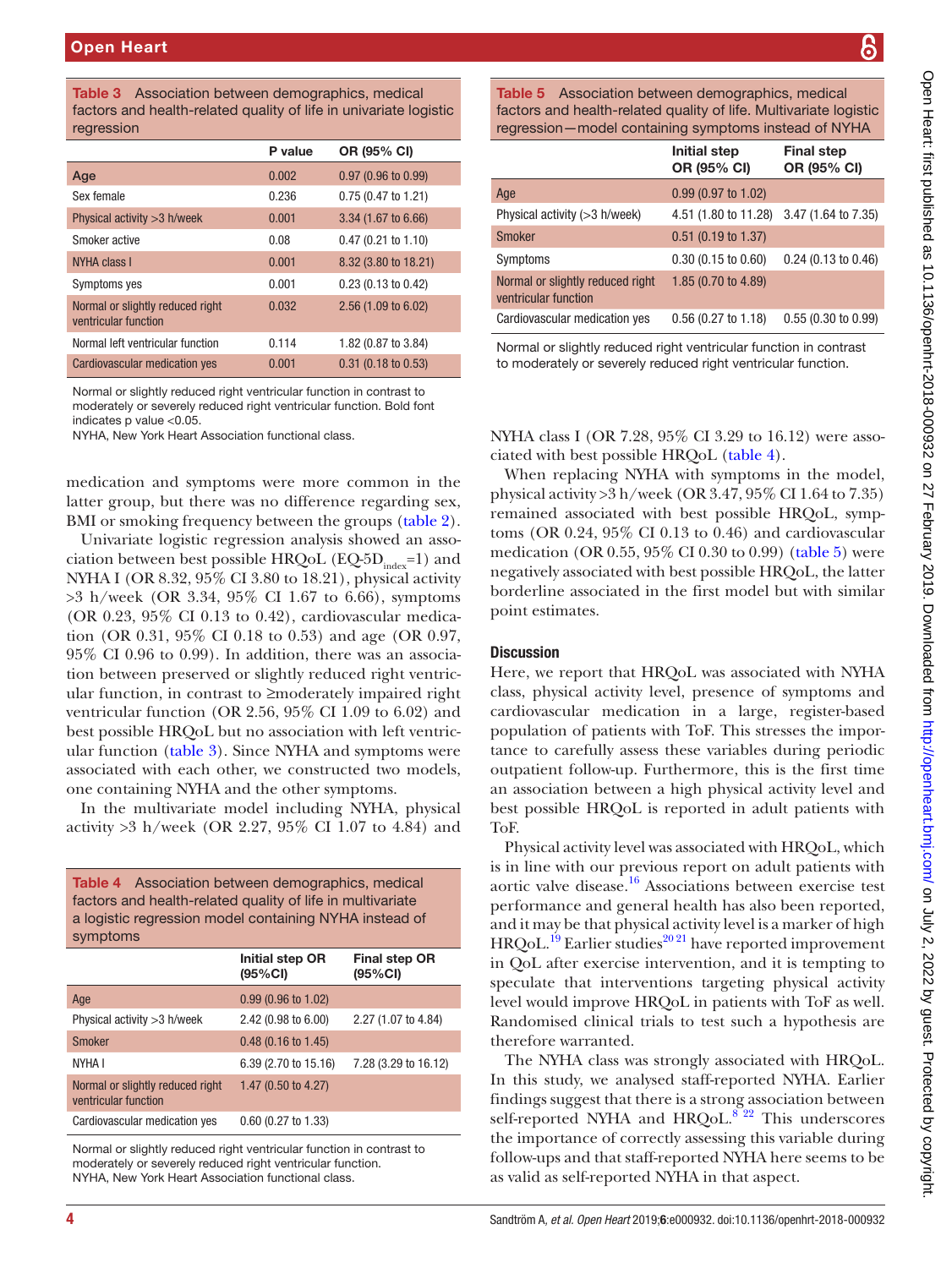Presence of symptoms were associated with HRQoL but not as strongly as NYHA. There are multiple reasons for this: first of all, many of the patients  $(60\%)$  with worse self-reported health status (EQ-5D<1) were reported as asymptomatic. Whether this reflects the truth or is a consequence of deficient evaluation of symptoms during follow-up is not possible to tell.

Second, NYHA relates to limitations in physical activity whereas symptoms may occur unrelated to physical exercise.

Ongoing cardiovascular medication was associated with HRQoL in one of the multivariate models and borderline in the other, but with similar point estimates. Medication is probably an indicator of more severe disease but may also itself affect HRQoL through side effects, both physical and psychological. Furthermore, daily intake of drugs reminds the person of the chronic cardiac disease that not necessarily causes daily symptoms or experience of limitations.[23 24](#page-5-6)

We found no association between age and HRQoL in the multivariate analysis. Since it is well known that morbidity increases with age in the ToF population,<sup>[7](#page-4-5)</sup> one could have expected an association. The lack of association in multivariate mode may be due to the strong associations between NYHA, physical activity and HRQoL outweighing the weaker variable age.

# Study limitations

In registry studies, there are certain factors that can influence the results. Data are delivered from several sites and by many individuals, which potentially may reduce the validity of data. On the other hand, the large popu-lation likely compensates for such possible variations.<sup>[25](#page-5-7)</sup> Missing data pose a potential problem. In the current study, 242 patients were excluded due to missing data on EQ-5D. This is, however, most likely explained by changes in routines regarding registration of this variable. Comparison between the groups with and without available EQ-5D data did not show any differences with regard to demographics or medical factors. However, NYHA class and presence of symptoms was borderline significant with a slightly higher proportion of symptoms and a lower proportion of NYHA class I in those lacking EQ-5D data ([table](#page-2-0) 1). Therefore, inclusion of the 242 patients without EQ-5D data would likely have strengthened the OR for these variables. We find it unlikely that this effect would have been strong enough to expel the physical activity variable from the model. The register does not contain information on hospitalisations other than for cardiac interventions. Therefore, the present study potentially underestimates factors that may influence on HRQoL.

# **CONCLUSION**

In the present study, based on register data, we found an association between NYHA class, symptoms and best possible self-reported HRQoL. This suggests that earlier findings regarding importance of medical factors in association with QoL applies also in a setting with a broad recruitment of patients with ToF. Furthermore, self-reported physical activity >3 h/week was associated with best possible HRQoL, an association never reported before in patients with ToF. A better understanding of factors related to QoL can lead to improvements in the periodic outpatient follow-up programme. Encouraging physical active lifestyle may lead to better HRQoL in patients with ToF; however, prospective interventional studies are warranted.

Acknowledgements The Swedish Heart-Lung Foundation, Riksförbundet HjärtLung, Umeå University and The County of Västerbotten.

Contributors All authors have contributed to data collection, draft, critically reviewed the draft and finally approved the manuscript. ASS, CS, DR and BJ have performed database work and performed the statistical analysis.

Funding This study was funded by Västerbotten Läns Landsting, Norrländska Hjärtfonden, Riksförbundet HjärtLung and Hjärt-Lungfonden.

Competing interests None declared.

Patient consent for publication Not required.

Ethics approval The investigation was approved by the Regional Ethical Review Board in Umeå, Sweden (Dnr 08-218 M, Dnr 2012 445-32 M and Dnr 2015-212-32  $M$ 

Provenance and peer review Not commissioned; externally peer reviewed.

Data sharing statement The study is based on the national register SWEDCON where all data are stored.

**Open access** This is an open access article distributed in accordance with the Creative Commons Attribution Non Commercial (CC BY-NC 4.0) license, which permits others to distribute, remix, adapt, build upon this work non-commercially, and license their derivative works on different terms, provided the original work is properly cited, appropriate credit is given, any changes made indicated, and the use is non-commercial. See: [http://creativecommons.org/licenses/by-nc/4.0/.](http://creativecommons.org/licenses/by-nc/4.0/)

# **References**

- <span id="page-4-0"></span>1. ESC guidelines for the managment of grown-up congenital heart disease 2010 2010.
- <span id="page-4-1"></span>2. Apitz C, Webb GD, Redington AN. Tetralogy of Fallot. *[Lancet](http://dx.doi.org/10.1016/S0140-6736(09)60657-7)* 2009;374:1462–71.
- <span id="page-4-2"></span>3. Mueller GC, Sarikouch S, Beerbaum P, *et al*. Health-related quality of life compared with cardiopulmonary exercise testing at the midterm follow-up visit after tetralogy of Fallot repair: a study of the German competence network for congenital heart defects. *[Pediatr Cardiol](http://dx.doi.org/10.1007/s00246-012-0603-2)* 2013;34:1081–7.
- 4. Knowles R, Veldtman G, Hickey EJ, *et al*. Functional health status of adults with tetralogy of Fallot: matched comparison with healthy siblings. *[Ann Thorac Surg](http://dx.doi.org/10.1016/j.athoracsur.2011.09.056)* 2012;94:124–32.
- <span id="page-4-3"></span>5. Hickey EJ, Veldtman G, Bradley TJ, *et al*. Functional health status in adult survivors of operative repair of tetralogy of Fallot. *[Am J Cardiol](http://dx.doi.org/10.1016/j.amjcard.2011.10.051)* 2012;109:873–80.
- <span id="page-4-4"></span>6. Kempny A, Dimopoulos K, Uebing A, *et al*. Reference values for exercise limitations among adults with congenital heart disease. Relation to activities of daily life—single centre experience and review of published data. *[Eur Heart J](http://dx.doi.org/10.1093/eurheartj/ehr461)* 2012;33:1386–96.
- <span id="page-4-5"></span>7. Cuypers JA, Menting ME, Konings EE, *et al*. Unnatural history of tetralogy of Fallot: prospective follow-up of 40 years after surgical correction. *[Circulation](http://dx.doi.org/10.1161/CIRCULATIONAHA.114.009454)* 2014;130:1944–53. Epub 2014 Oct 23.
- <span id="page-4-6"></span>8. Apers S, Kovacs AH, Luyckx K, *et al*. Quality of life of adults with congenital heart disease in 15 countries: evaluating country-specific characteristics. *[J Am Coll Cardiol](http://dx.doi.org/10.1016/j.jacc.2016.03.477)* 2016;67:2237–45.
- 9. Berghammer M, Karlsson J, Ekman I, *et al*. EQ-5D in adults with congenital heart disease. *Int J Cardiol* 2013;165:537–43.
- 10. Moons P, Van Deyk K, De Bleser L, *et al*. Quality of life and health status in adults with congenital heart disease: a direct comparison with healthy counterparts. *[Eur J Cardiovasc Prev Rehabil](http://dx.doi.org/10.1097/00149831-200606000-00017)* 2006;13:407–13.
- <span id="page-4-7"></span>11. Moons P, Van Deyk K, De Geest S, *et al*. Is the severity of congenital heart disease associated with the quality of life and perceived health of adult patients? *[Heart](http://dx.doi.org/10.1136/hrt.2004.042234)* 2005;91:1193–8.